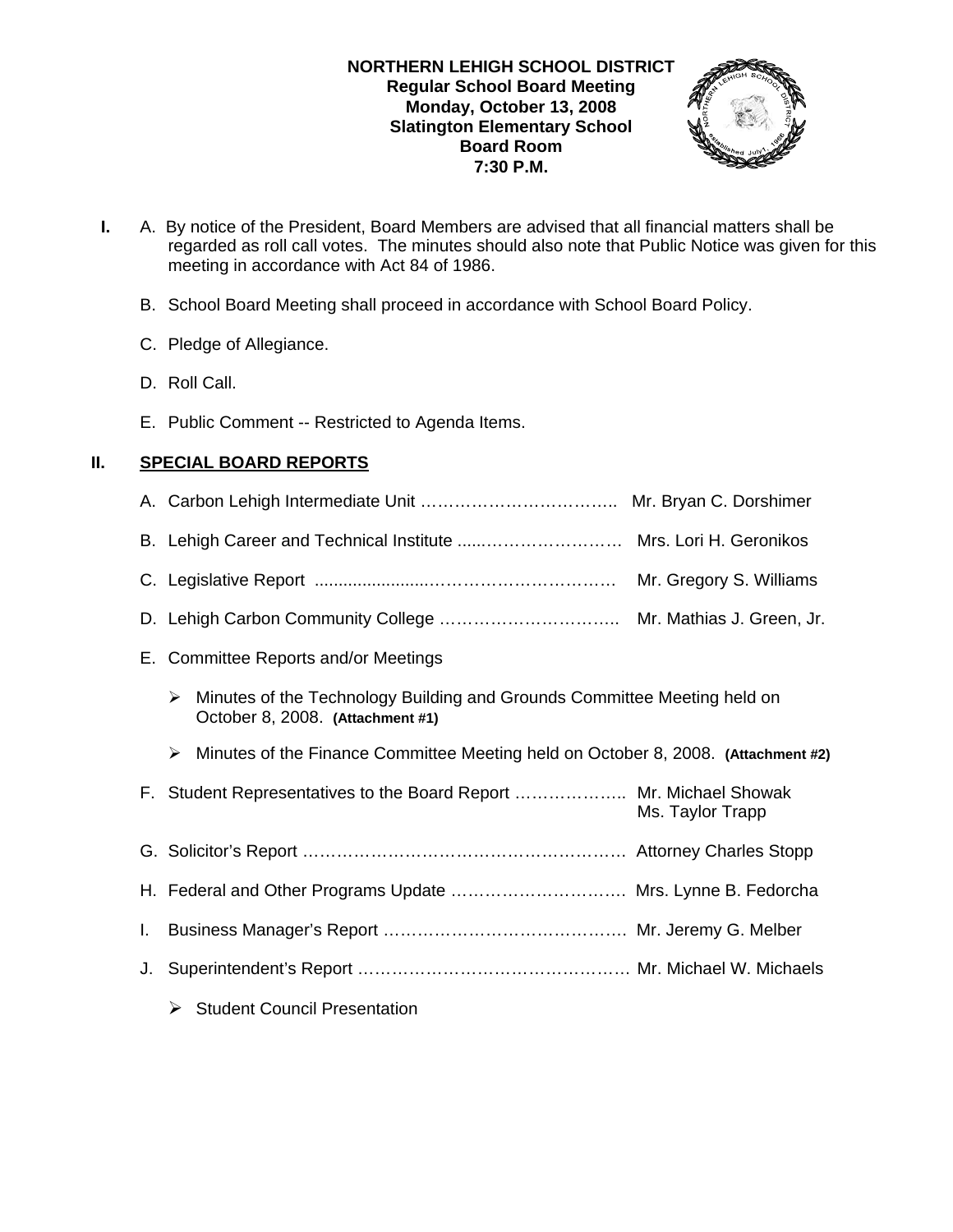# **III. PERSONNEL**

# A. Appointments – Non-Instructional

 Sharon Sherman\* Assignment: Bookkeeper Ii in the Business Office – New Position in the 2008-2009 budget Salary: **\$33,299** ( Level I on the 2008-2009 Clerical Salary Schedule) Effective Date: October 14, 2008 **\*60 Day probationary period ending December 12, 2008** 

## B. Substitute

1. Instructional

Approve the following substitute teachers for the 2008-2009 school year at the 2008-2009 substitute teacher rates as approved on the Supplementary Personnel Salary Schedule:

Andrea Price – Elementary

## C. Co-Curricular Volunteers 2008-2009

| Patrice Arnold                      | MS and HS Dance Team Advisor |  |
|-------------------------------------|------------------------------|--|
| <b>Adrian Mohrey</b>                | <b>MS Dance Team Advisor</b> |  |
| LeAnn Hoch                          | <b>HS Dance Team Advisor</b> |  |
| Dianna Hoch                         | <b>HS Dance Team Advisor</b> |  |
| Jeff Miller*                        | Asst. Boys Basketball Coach  |  |
| *Pending Verification of Clearances |                              |  |

#### D. Rescind Motion

- 1. Rescind the appointment of Kristen Skinker from her co-curricular position as MS ACE Advisor which was approved at the April 7, 2008 board meeting. Mrs. Skinker is no longer employed by the district.
- 2. Rescind the appointment of Robert Hughes from his position as volunteer Asst. Basketball Coach which was approved at the August 4, 2008 board meeting.

# **IV. CONFERENCES**

- A. Robert Hicks 2008 TEAP Conference November 6-7, 2008 Radisson Penn Harris Hotel & Conference Center, Camp Hill, PA – Registration: \$35.00, Travel: \$70.00, Lodging: \$110.16, Meals: \$70.00 – Total Approximate Cost: \$285.00 – Funding: High School Curriculum and Instruction Budget **(Attachment #3)**
- B. Scott Gerould 2008 PSAHPERD Convention November 20-23, 2008 Pittsburgh Hilton, Pittsburgh, PA – Registration: \$120.00, Travel: \$171.00, Lodging: \$125.00, Meals: \$120.00 – Total Approximate Cost: \$536.00 – Funding: High School Curriculum and Instruction Budget **(Attachment #4)**